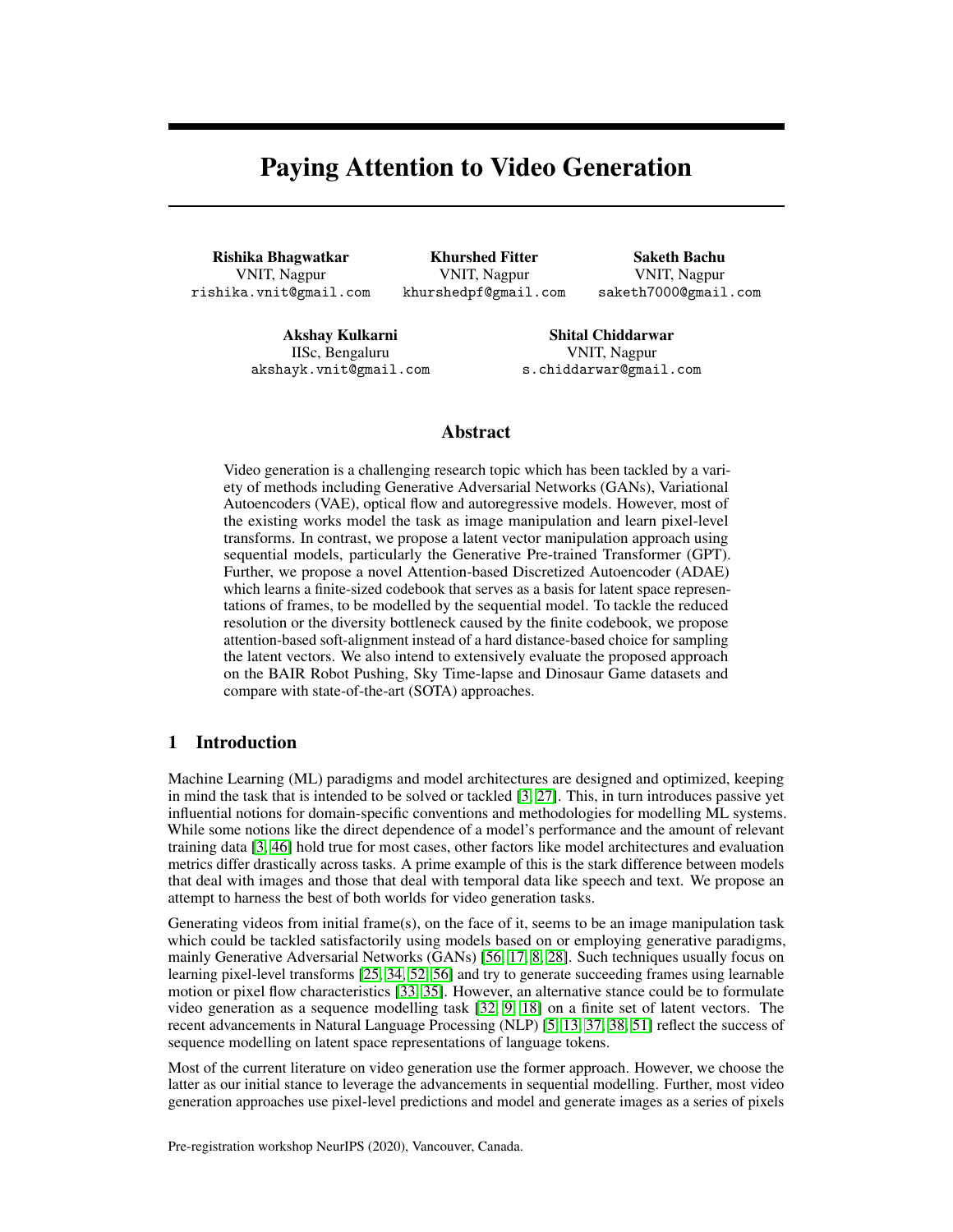[\[49,](#page-7-4) [7\]](#page-5-7). We focus on latent vector manipulation using sequential models, namely the Generative Pre-trained Transformer (GPT) [\[5,](#page-5-5) [37,](#page-6-7) [38\]](#page-6-8). Sequence models perform well at learning the plausible neighbours or successors of a given set of language tokens. We propose to extend the idea such that the model learns to predict the latent space representation of a frame, by conditioning over a set of already available (predicted or provided) latent vectors of previous frames.

We propose a novel Attention-based Discretized Autoencoder (ADAE) which learns a discretized finite set of vectors called the codebook. The codebook is then used to generate frame embeddings, analogous to word embeddings [\[2,](#page-5-8) [31\]](#page-6-9) in NLP. We use a discretized Autoencoder (AE) to ensure a finite latent basis size, analogous to vocabularies in NLP. We intend to validate our approach on the BAIR Robot Pushing [\[14\]](#page-5-9), Sky Time-lapse [\[55\]](#page-7-5) and Dinosaur Game datasets and compare the performance with state-of-the-art (SOTA) approaches.

The main contributions of our work are:

- 1. A novel ADAE to represent an entire frame as an encoded vector referred to as a frame embedding.
- 2. Utilizing the sequential modelling prowess of the GPT to sequentially model frame embeddings.

# 2 Related work

## 2.1 Video generation

Videos can be generated from text, initial frames, complete videos and even pixel transformations on existing frames [\[25,](#page-6-2) [52,](#page-7-2) [34,](#page-6-3) [6,](#page-5-10) [15\]](#page-5-11). Video generation started off as a deterministic modelling task and later shifted towards approaches involving GANs [\[16,](#page-5-12) [56,](#page-7-1) [17,](#page-5-1) [29,](#page-6-10) [53,](#page-7-6) [43,](#page-7-7) [47,](#page-7-8) [1,](#page-5-13) [42,](#page-6-11) [8,](#page-5-2) [28\]](#page-6-1), Variational Autoencoders (VAEs) [\[10,](#page-5-14) [17,](#page-5-1) [50,](#page-7-9) [41,](#page-6-12) [12,](#page-5-15) [11,](#page-5-16) [24,](#page-6-13) [21\]](#page-5-17), optical flow[\[33,](#page-6-4) [35\]](#page-6-5) and autoregressive models[\[40,](#page-6-14) [45,](#page-7-10) [44,](#page-7-11) [23,](#page-6-15) [54,](#page-7-12) [20\]](#page-5-18). Using only VAEs does not provide the best of results, and using GANs usually makes the models computationally expensive and difficult to train.

The current state of the art approaches like TRIVD-GAN-FP [\[28\]](#page-6-1) and autoregressive models like PixelSnail [\[7,](#page-5-7) [49\]](#page-7-4) deliver great quality frames but come at a heavy price of training and deployment overheads and do not seem to perform well on resolutions beyond  $64 \times 64$  pixels. A similar issue arises with the attention and subscaling-based Video Transformer [\[54,](#page-7-12) [30\]](#page-6-16).

The latest work, Latent Video Transformer [\[39\]](#page-6-17) generates videos by generating latent space representations of frames, by coupling a Vector Quantized Variational Autoencoder (VQ-VAE) [\[50\]](#page-7-9) and an entire Transformer [\[51\]](#page-7-3). We use only the decoder blocks of the transformer, stacked on top of each other to form a GPT-based sequential model along with our ADAE. The choice of decoder blocks of the Transformer, over the encoder blocks, is due to the presence of masked self-attention which forces the model to condition on the previously available (provided or generated) frame embeddings. While masking off random samples (BERT-based paradigm [\[13\]](#page-5-6)) may enrich the robustness of the generated embeddings, we prefer the GPT-based approach to learn sequential modelling.

## 2.2 Latent space representation

The robustness and effectiveness of most NLP models depend heavily on the robustness and contextual capacity of the token embeddings used [\[2\]](#page-5-8). Word embeddings are the most commonly used latent space or embedded representations of tokens. The GPT and BERT-based approaches are prime examples of successful NLP models banking on robust embeddings. Other approaches like ELMo [\[36\]](#page-6-18), further decompose words into characters and hence do not need to worry about a fixed vocabulary space as opposed to models like GPT and BERT which use a fixed size embedding space and outliers are usually assigned a special token, resulting in a single referencing index for each token.

Latent space representations for images are usually continuous  $d$ -dimensional vector spaces ( $d$  is the bottleneck or encoding dimension) and are learned using autoencoder-based models. The VQ-VAE [\[50\]](#page-7-9) and VO-VAE-2 [\[41\]](#page-6-12) models, learn a discretized, finite subset of the d-dimensional latent space called the codebook, the size of which is fixed a priori. However, the discrete vectors in the codebook, contain mainly positional information about the latent space representation of an image.

We propose a novel Attention-based Discretized Autoencoder (ADAE) that discretizes the continuous latent space  $\mathbb{R}^d$  into a finite codebook. However, unlike the VQ-VAE models [\[50,](#page-7-9) [41\]](#page-6-12), the codebook in our model forms a basis that is used to encode an entire frame into a single vector using an attention-based soft-aligned linear combination [\[51,](#page-7-3) [4\]](#page-5-19) of the codebook vectors.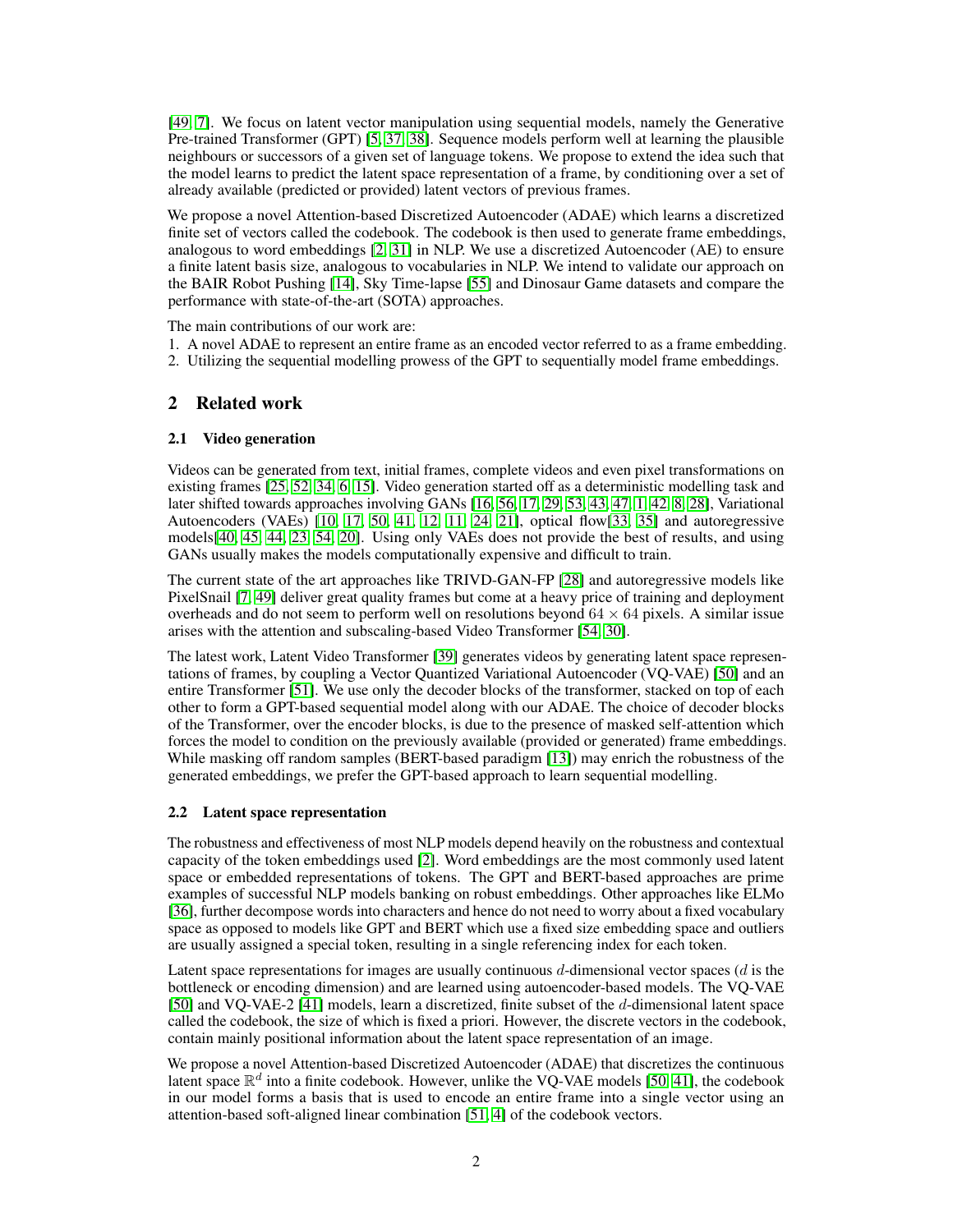# 3 Approach

#### 3.1 Attention-based discretized autoencoder

In typical reconstruction AEs, the encoder  $E(.;\theta)$  learns to map an input  $\mathbf{x} \in \mathbb{R}^{H \times W \times C}$  to a vector belonging to a continuous latent space  $\mathbb{R}^d$ , i.e.  $E(\mathbf{x}; \theta) = \mathbf{z} \in \mathbb{R}^d$  where d is the bottleneck dimension. The decoder jointly learns a mapping from  $\mathbf{z} \in \mathbb{R}^d$  to  $D(\mathbf{z}; \phi) = \mathbf{x}' \in \mathbb{R}^{H \times W \times C}$ . The loss criterion is simply the Mean Squared Error (MSE) loss between the output of the decoder and the input.

$$
\mathcal{L}(\mathbf{x}, \mathbf{x}'; \theta, \phi) = ||\mathbf{x} - \mathbf{x}'||_2^2 \tag{1}
$$

Such AEs can not be directly paired with language models due to the latter's requirement of finite vocabulary sizes. We discretize the latent space of the AE into a finite set  $\xi = {\bf{e}_i} \ \forall \ i \in [1, N]$ , forming a codebook of N vectors with each vector  $e_i \in \mathbb{R}^d$ . The latent vector z is now a linear combination of the codebook vectors.

<span id="page-2-1"></span>
$$
\mathbf{z} = \sum_{i \in I} a_i \mathbf{e}_i \tag{2}
$$

Where,  $I$  is the set of top- $k$  indices, ranked in decreasing order of normalized attention scores  $a_i = A(E(\mathbf{x}; \theta), \mathbf{e}_i)$  as per the attention metric  $A(., .)$ . This introduces a soft-alignment metric as opposed to a choice based on strict minimal distance. If we replace the linear combination by

$$
\mathbf{z} = \mathbf{e}_j \text{ such that } ||E(\mathbf{x}; \theta) - \mathbf{e}_j||_2^2 < ||E(\mathbf{x}; \theta) - \mathbf{e}_i||_2^2 \ \forall \ i \in [1, N] - \{j\}
$$
 (3)

then similar inputs may produce identical outputs leading to a diversity bottleneck. We tackle this by introducing an attention-based soft-alignment [\[4,](#page-5-19) [51\]](#page-7-3). We formulate our loss function as

$$
\mathcal{L}(\mathbf{y}, \hat{\mathbf{y}}; \theta, \phi, \mathbf{e}_i) = ||\mathbf{y} - \hat{\mathbf{y}}||_2^2 + ||\mathbf{sg}[E(\mathbf{x}; \theta)] - \mathbf{e}_i||_2^2 + \beta ||E(\mathbf{x}; \theta) - \mathbf{sg}[\mathbf{e}_i]||_2^2 \ \forall \ i \in I \tag{4}
$$

The loss function is similar to that proposed in [\[41\]](#page-6-12) and the first term is simply the MSE loss between the label and decoded output. The stop-gradient operation is denoted by sg[.] and  $\beta$  is a hyperparameter which incorporates the relative reluctance of changing the codebook corresponding to the encoder's output.

The fundamental difference between our Attention-based Discretized Autoencoder (ADAE) (shown in Fig. [1a](#page-2-0)) and the VQ-VAE [\[50,](#page-7-9) [41\]](#page-6-12) models, is that the latter focuses on learning a grid-like latent space representation for an input, with the latent vectors being sampled from a discrete codebook and the reconstruction is done pixel by pixel. Our model on the other hand, learns to encode an entire frame as a linear combination of discrete vectors from a learnable codebook. The reconstruction is not autoregressive (as opposed to [\[50,](#page-7-9) [41\]](#page-6-12)) and the decoder learns to model the distribution  $p(x | z)$ .

<span id="page-2-0"></span>

Figure 1: (a) A block diagram of our ADAE model. The attention metric  $A(\ldots)$  calculates attention scores between with the encoder's output and codebook vectors. The normalized scores are used as coefficients of the corresponding codebook vectors to get the frame embedding  $(z)$ . The frame embedding is then passed to the decoder for reconstruction. (b) A block diagram of our approach. The GPT is given t frame embeddings ( $z_{\{1,2,...,t\}}$ ) and it predicts t probability distributions, each corresponding to the model's prediction for the succeeding frame embedding, for each frame in the input set. **Note:** In both the figures, we have shown only 1 RGB frame, with top- $k$  filtering disabled.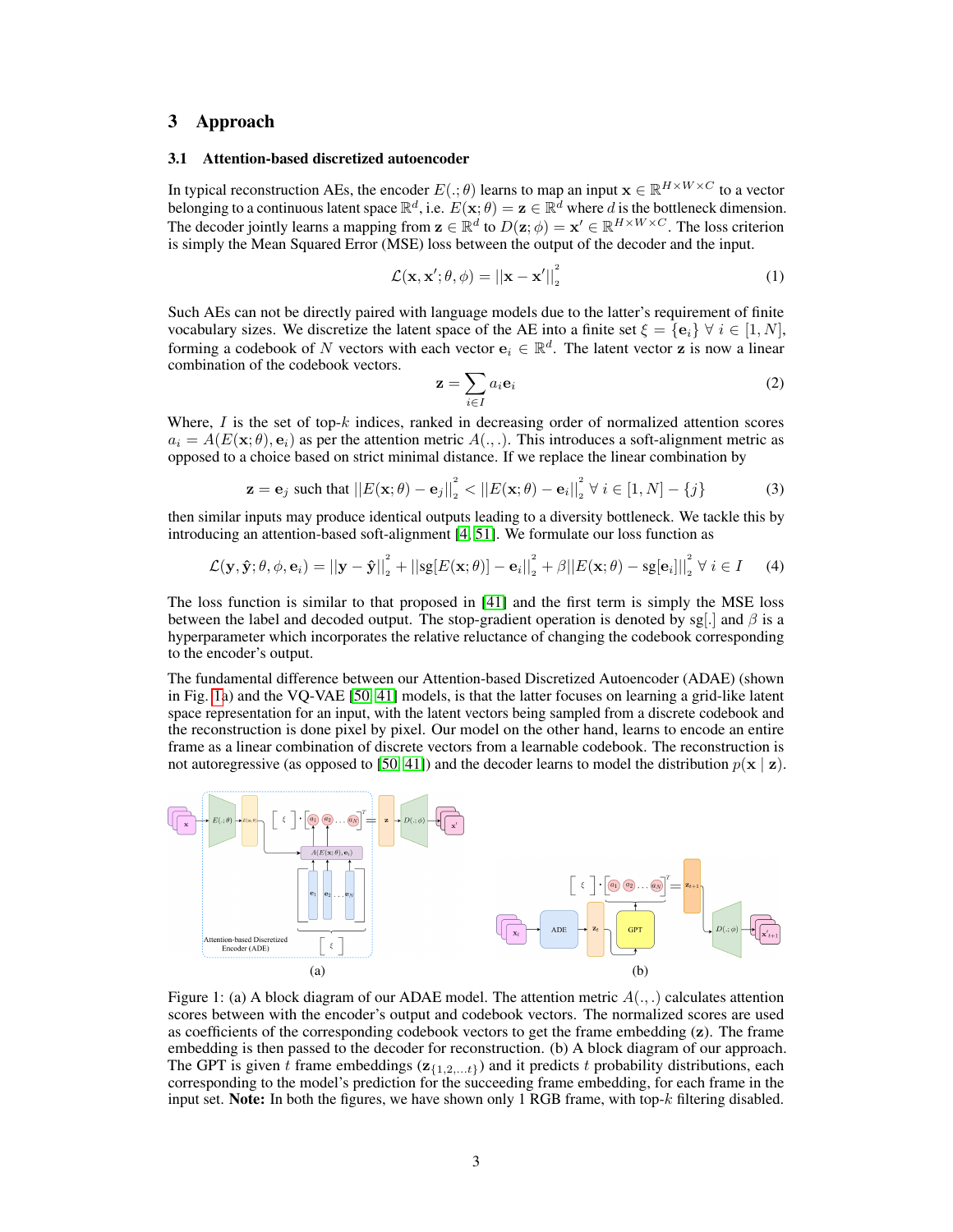#### 3.2 Generative pre-trained transformer

A GPT [\[37,](#page-6-7) [38,](#page-6-8) [5\]](#page-5-5) is a large, generative, attention-based sequential model, based on the Transformer model [\[51\]](#page-7-3). However, the model utilizes only the decoder blocks of the Transformer model and employs masked self-attention to learn sequential generation of tokens.

We propose to interpose a GPT-based model between the encoder and decoder parts of our proposed ADAE (as shown in Fig. [1b](#page-2-0)) to learn sequential modelling over the latent vectors. The output of such models is usually a probability distribution vector of length equal to the number of elements in the vocabulary. The indices of top- $k$  probability scores from this output distribution are used to form the set I. This set contains indices of the attention scores to be used as coefficients of the codebook vectors to form a linear combination as per Eq [2.](#page-2-1) The result of this linear combination is then passed to the ADAE's decoder for reconstruction.

# 4 Experiments

## 4.1 Datasets

- BAIR Robot Pushing Dataset: This dataset [\[14\]](#page-5-9) contains about 59,000 videos ( $\approx 1.5$ ) million video frames) of robots interacting with objects mainly via pushing motions. It is divided into a training set (57,000 videos), an unseen test set and a seen test set (1,250 videos each).
- Sky Time-lapse Dataset: This dataset [\[55\]](#page-7-5) contains about 38,000 videos of 32 frames each. The videos are time lapse shots of the sky with clouds and stars moving across the frames and are sourced mainly from YouTube.
- Dinosaur Game Dataset We have curated over 5 hours of video, containing clips of Google Chrome's "Dinosaur Game". The frames can be binarized into black and white frames, hence providing us with a comfortably learnable dataset to test prototypes.

We resize all the frames to  $64 \times 64 \times 3$  pixels for a fair comparison with previous works, although we shall further experiment using higher resolutions to evaluate the scalability. Further, we introduce a downsampling parameter  $m_d$  to downsample or skip frames from videos, in cases where consecutive frames are too similar. This helps ensure that the model does not end up learning an approximate identity map for some cases.

## 4.2 Teacher forcing

Teacher forcing ratio  $(r_{tf})$  is the probability of using the ground truth as an input to a sequential model, instead of its own prediction at a given time stamp. Usually, it is set to 1 while training and 0 while testing. However, we set it to 1 for a few initial frames (up to one fourth of video length) and then set it as a hyperparameter which determines the trade-off between ease of convergence while training and robustness while sampling.

## 4.3 Model architectures

Attention-based Discretized Autoencoder: We propose an ADAE which discretizes the continuous latent space  $\mathbb{R}^d$  into a fixed size codebook. This makes it almost intuitive to use its codebook as a basis for the vocabulary or embedding space of a language model, like the GPT employed by us.

We intend to implement broadly two classes of autoencoder architectures as a part of our ablation study. The encoders are based on the architectures employed in VQ-VAE [\[50,](#page-7-9) [41\]](#page-6-12) and ResNet [\[19\]](#page-5-20) along with their respective symmetrical (mirror image) inversions as the decoder networks.

Further we propose varying the codebook size N, from about 1,000 to 65,000 (in steps of  $\approx 8,000$ ) and encoding/bottleneck dimension d, from around 200 to more than 2,000 (in steps of  $\approx$  250). We intend to compare amongst and choose from a few attention metrics, namely, dot product attention [\[4\]](#page-5-19), energy based attention and query-key-value-based attention [\[51\]](#page-7-3) and shall be tuning the value of  $k$  for choosing the top- $k$  attention scores, for each metric.

Generative Pre-trained Transformer: The GPT model forms the sequential kernel of our model and is interposed between the encoder and the decoder of our ADAE. It takes in attended frame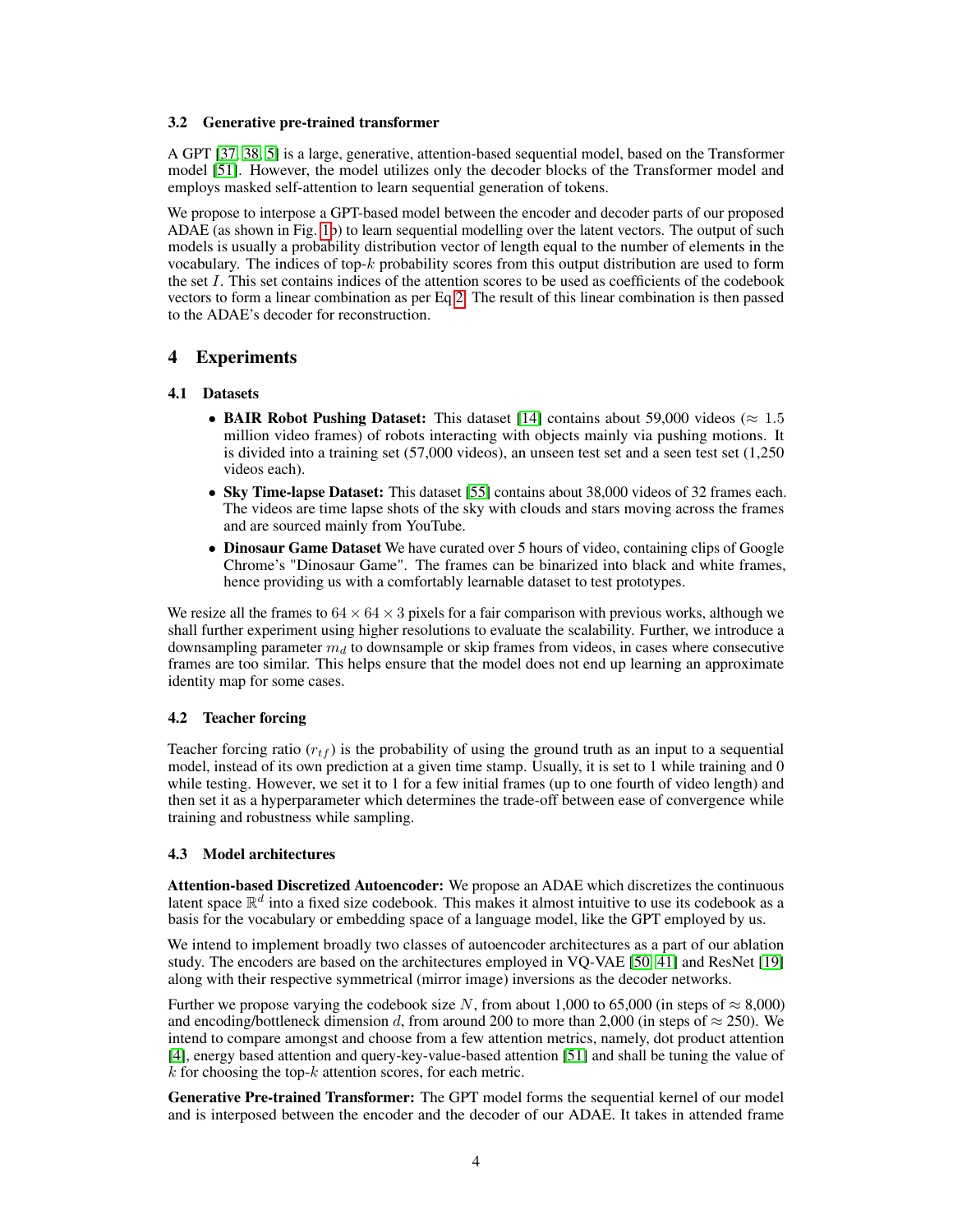embeddings  $(\mathbf{z}_1, \mathbf{z}_2, \dots \mathbf{z}_{t-1} \in \mathbb{R}^d)$  and outputs the attention scores to be used as coefficients for the linear combinations of the codebook vectors, to get the next frame embedding ( $z_t \in \mathbb{R}^d$ ) as per Eq [2.](#page-2-1)

We shall vary the depth of the model from about 10 to 40 stacked, modified Transformer [\[51\]](#page-7-3) decoder blocks, similar to the architectures followed in [\[37,](#page-6-7) [38\]](#page-6-8). Further, we will be using learnable positional embeddings as opposed to sinusoidal ones used in [\[51\]](#page-7-3).

## 4.4 Training and evaluation metrics

As a part of our ablation experiments, we shall train our ADAE and GPT models jointly as well as separately. When training separately, we shall train the ADAE as a reconstruction autoencoder  $(x = y)$  first and then fine-tune it while training the GPT model. While training jointly, we would train both the networks from scratch. However, while training jointly, the labels would be the succeeding frame as opposed to the same frame in the disjoint training case.

Finally, we intend to evaluate our model on BAIR Robot Pushing and Sky Time-lapse datasets and compare it with other models as shown in Tables [1](#page-4-0) and [2.](#page-4-1)

<span id="page-4-0"></span>Table 1: Frechet Video Distance (FVD) [\[48\]](#page-7-13) scores of various models, referred from [\[39\]](#page-6-17)

| Method                | $FVD(\downarrow)$ |
|-----------------------|-------------------|
| $SVP-FP[12]$          | 315.5             |
| CDNA[14]              | 296.5             |
| LVT[39]               | $125.8 \pm 2.9$   |
| SV2P[12]              | 262.5             |
| SAVP[24]              | 116.4             |
| DVD-GAN-FP[8]         | 109.8             |
| TriVD-GAN-FP[28]      | 103.3             |
| Video Transformer[54] | $94 + 2$          |
| Ours                  |                   |

<span id="page-4-1"></span>Table 2: Peak Signal to Noise Ratio (PSNR), Strucutral Similarity Index (SSIM) [\[58\]](#page-7-14) and Flow Mean Squared Error (FlowMSE) [\[26\]](#page-6-19) scores of various models, referred from [\[57\]](#page-7-15)

| Method      | PSNR $(\uparrow)$ | SSIM $(\uparrow)$ | FlowMSE $(\downarrow)$ |
|-------------|-------------------|-------------------|------------------------|
| MoCoGAN[47] | 23.867            | 0.849             | 1.365                  |
| MDGAN[22]   | 23.042            | 0.822             | 1.406                  |
| DTVMet[57]  | 29.917            | 0.916             | 1.275                  |
| Ours        |                   |                   | -                      |

# 5 Discussions and conclusion

We consider potential issues that could arise in the proposed approach. One of them could be modecollapse where our model generates sequences of almost indistinguishable (as per human standards) frames. In such a case, we would increase the downsampling rate in order to ensure enough diversity between consecutive frames. On the other hand, if our model is unable to converge, then we may consider reducing the downsampling rate in an attempt to make variations more subtle.

Another plausible issue could be unwanted blurry regions or artifacts appearing after reconstruction, owing to the fact that the latent space representation focuses more on the entire frame rather than local groups of pixels. We could tackle this by dividing frames into grids and learning multiple codebooks.

In this work, we propose a latent vector manipulation approach to video generation. Specifically, we introduce a novel Attention-based Discretized Autoencoder (ADAE) to learn a finite set of vectors. This set acts as the basis for the frame embeddings, which are sequentially modelled using a GPT.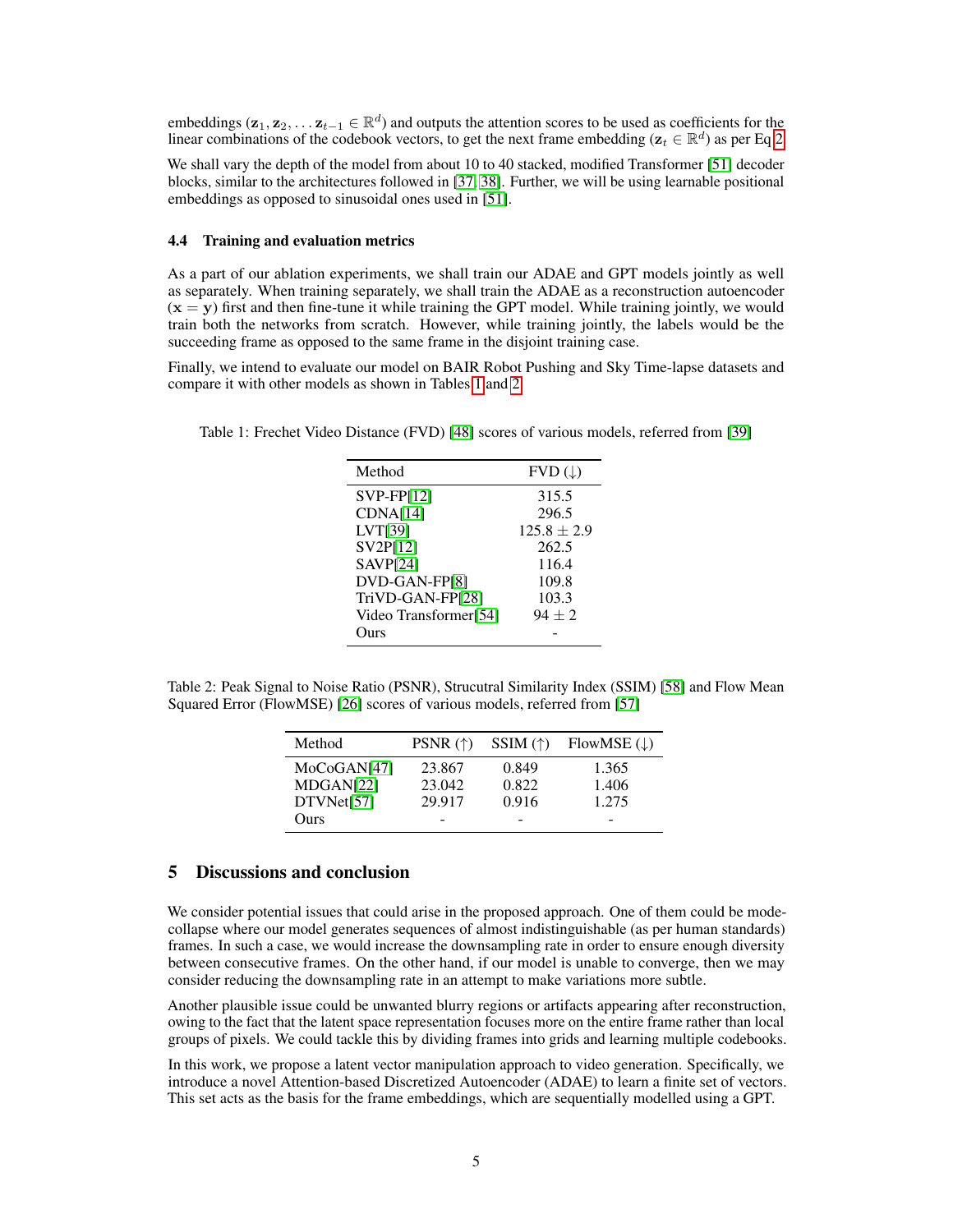## References

- <span id="page-5-13"></span>[1] D. Acharya, Z. Huang, D. P. Paudel, and L. V. Gool. Towards high resolution video generation with progressive growing of sliced wasserstein gans, 2018.
- <span id="page-5-8"></span>[2] F. Almeida and G. Xexéo. Word embeddings: A survey, 2019.
- <span id="page-5-0"></span>[3] M. Z. Alom, T. Taha, C. Yakopcic, S. Westberg, P. Sidike, M. Nasrin, M. Hasan, B. Essen, A. Awwal, and V. Asari. A state-of-the-art survey on deep learning theory and architectures. *Electronics*, 8:292, 03 2019. doi: 10.3390/electronics8030292.
- <span id="page-5-19"></span>[4] D. Bahdanau, K. Cho, and Y. Bengio. Neural machine translation by jointly learning to align and translate, 2016.
- <span id="page-5-5"></span>[5] T. B. Brown, B. Mann, N. Ryder, M. Subbiah, J. Kaplan, P. Dhariwal, A. Neelakantan, P. Shyam, G. Sastry, A. Askell, S. Agarwal, A. Herbert-Voss, G. Krueger, T. Henighan, R. Child, A. Ramesh, D. M. Ziegler, J. Wu, C. Winter, C. Hesse, M. Chen, E. Sigler, M. Litwin, S. Gray, B. Chess, J. Clark, C. Berner, S. McCandlish, A. Radford, I. Sutskever, and D. Amodei. Language models are few-shot learners, 2020.
- <span id="page-5-10"></span>[6] H. Cai, C. Bai, Y.-W. Tai, and C.-K. Tang. Deep video generation, prediction and completion of human action sequences. *Lecture Notes in Computer Science*, page 374–390, 2018. ISSN 1611-3349. doi: 10.1007/978-3-030-01216-8\_23. URL [http://dx.doi.org/10.1007/](http://dx.doi.org/10.1007/978-3-030-01216-8_23) [978-3-030-01216-8\\_23](http://dx.doi.org/10.1007/978-3-030-01216-8_23).
- <span id="page-5-7"></span>[7] X. Chen, N. Mishra, M. Rohaninejad, and P. Abbeel. Pixelsnail: An improved autoregressive generative model, 2017.
- <span id="page-5-2"></span>[8] A. Clark, J. Donahue, and K. Simonyan. Adversarial video generation on complex datasets, 2019.
- <span id="page-5-3"></span>[9] Y. Dandi, A. Das, S. Singhal, V. P. Namboodiri, and P. Rai. Jointly trained image and video generation using residual vectors, 2019.
- <span id="page-5-14"></span>[10] Y. Dandi, A. Das, S. Singhal, V. P. Namboodiri, and P. Rai. Jointly trained image and video generation using residual vectors, 2019.
- <span id="page-5-16"></span>[11] E. Denton and V. Birodkar. Unsupervised learning of disentangled representations from video. 2017.
- <span id="page-5-15"></span>[12] E. Denton and R. Fergus. Stochastic video generation with a learned prior. 2018.
- <span id="page-5-6"></span>[13] J. Devlin, M.-W. Chang, K. Lee, and K. Toutanova. Bert: Pre-training of deep bidirectional transformers for language understanding, 2019.
- <span id="page-5-9"></span>[14] C. Finn, I. Goodfellow, and S. Levine. Unsupervised learning for physical interaction through video prediction, 2016.
- <span id="page-5-11"></span>[15] R. Girdhar, J. Carreira, C. Doersch, and A. Zisserman. Video action transformer network, 2019.
- <span id="page-5-12"></span>[16] I. J. Goodfellow, J. Pouget-Abadie, M. Mirza, B. Xu, D. Warde-Farley, S. Ozair, A. Courville, and Y. Bengio. Generative adversarial networks. 2014.
- <span id="page-5-1"></span>[17] S. Gur, S. Benaim, and L. Wolf. Hierarchical patch vae-gan: Generating diverse videos from a single sample, 2020.
- <span id="page-5-4"></span>[18] J. He, A. Lehrmann, J. Marino, G. Mori, and L. Sigal. Probabilistic video generation using holistic attribute control, 2018.
- <span id="page-5-20"></span>[19] K. He, X. Zhang, S. Ren, and J. Sun. Deep residual learning for image recognition, 2015.
- <span id="page-5-18"></span>[20] J. Ho, N. Kalchbrenner, D. Weissenborn, and T. Salimans. Axial attention in multidimensional transformers, 2019.
- <span id="page-5-17"></span>[21] J.-T. Hsieh, B. Liu, D.-A. Huang, L. Fei-Fei, and J. C. Niebles. Learning to decompose and disentangle representations for video prediction. 2018.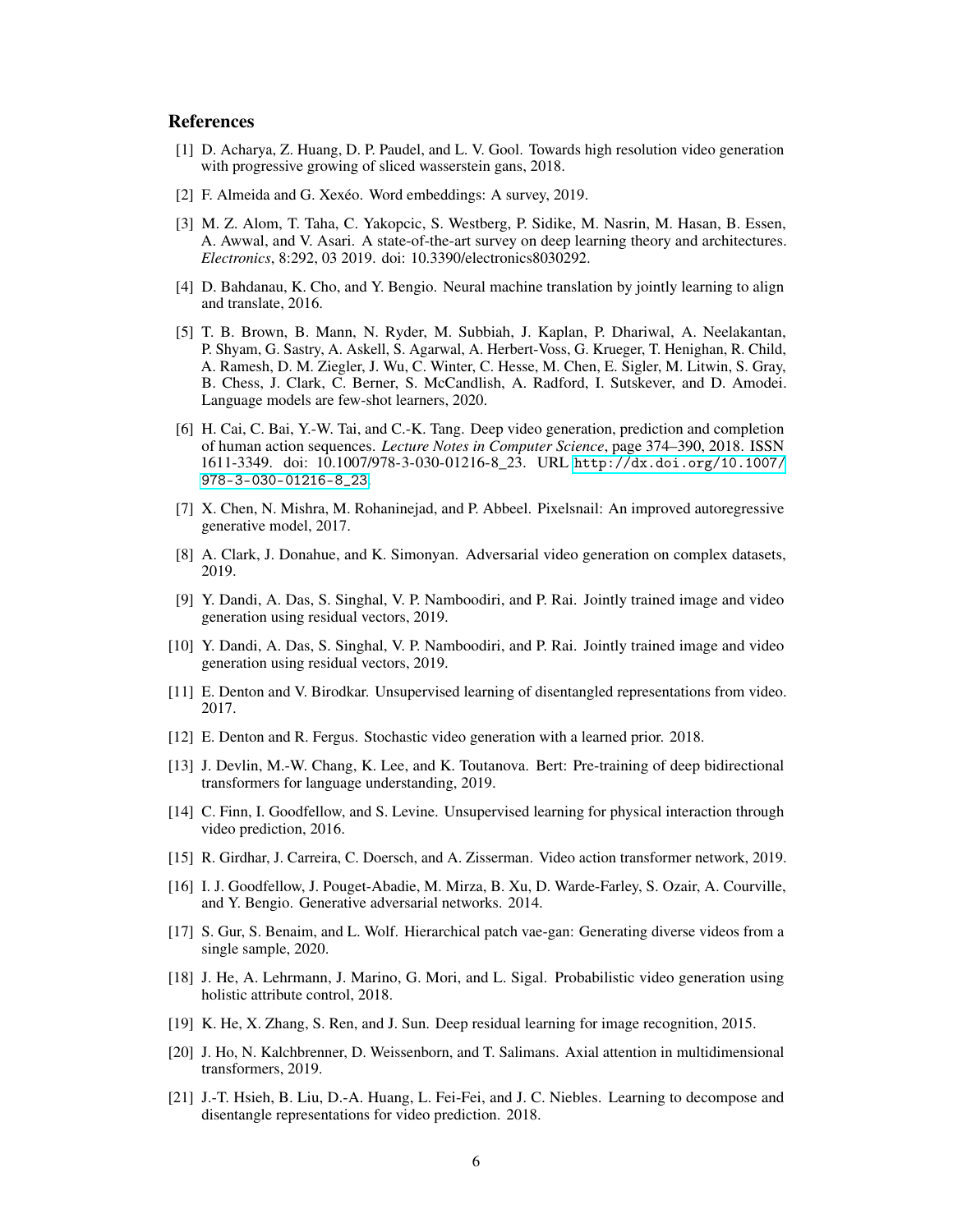- <span id="page-6-20"></span>[22] Y. Intrator, G. Katz, and A. Shabtai. Mdgan: Boosting anomaly detection using multi-discriminator generative adversarial networks, 2018.
- <span id="page-6-15"></span>[23] N. Kalchbrenner, A. van den Oord, K. Simonyan, I. Danihelka, O. Vinyals, A. Graves, and K. Kavukcuoglu. Video pixel networks. 2016.
- <span id="page-6-13"></span>[24] A. X. Lee, R. Zhang, F. Ebert, P. Abbeel, C. Finn, and S. Levine. Stochastic adversarial video prediction, 2018.
- <span id="page-6-2"></span>[25] Y. Li, M. R. Min, D. Shen, D. Carlson, and L. Carin. Video generation from text, 2017.
- <span id="page-6-19"></span>[26] Y. Li, C. Fang, J. Yang, Z. Wang, X. Lu, and M. Yang. Flow-grounded spatial-temporal video prediction from still images. *CoRR*, abs/1807.09755, 2018. URL [http://arxiv.org/abs/](http://arxiv.org/abs/1807.09755) [1807.09755](http://arxiv.org/abs/1807.09755).
- <span id="page-6-0"></span>[27] S. Liu, X. Wang, M. Liu, and J. Zhu. Towards better analysis of machine learning models: A visual analytics perspective. *Visual Informatics*, 1(1):48 – 56, 2017. ISSN 2468-502X. doi: https://doi.org/10.1016/j.visinf.2017.01.006. URL [http://www.sciencedirect.com/](http://www.sciencedirect.com/science/article/pii/S2468502X17300086) [science/article/pii/S2468502X17300086](http://www.sciencedirect.com/science/article/pii/S2468502X17300086).
- <span id="page-6-1"></span>[28] P. Luc, A. Clark, S. Dieleman, D. de Las Casas, Y. Doron, A. Cassirer, and K. Simonyan. Transformation-based adversarial video prediction on large-scale data, 2020.
- <span id="page-6-10"></span>[29] M. Mathieu, C. Couprie, and Y. LeCun. Deep multi-scale video prediction beyond mean square error. 2016.
- <span id="page-6-16"></span>[30] J. Menick and N. Kalchbrenner. Generating high fidelity images with subscale pixel networks and multidimensional upscaling, 2018.
- <span id="page-6-9"></span>[31] T. Mikolov, K. Chen, G. Corrado, and J. Dean. Efficient estimation of word representations in vector space, 2013.
- <span id="page-6-6"></span>[32] G. Mittal, T. Marwah, and V. N. Balasubramanian. Sync-draw. *Proceedings of the 2017 ACM on Multimedia Conference - MM '17*, 2017. doi: 10.1145/3123266.3123309. URL <http://dx.doi.org/10.1145/3123266.3123309>.
- <span id="page-6-4"></span>[33] K. Ohnishi, S. Yamamoto, Y. Ushiku, and T. Harada. Hierarchical video generation from orthogonal information: Optical flow and texture. 2017.
- <span id="page-6-3"></span>[34] N. Parmar, A. Vaswani, J. Uszkoreit, Łukasz Kaiser, N. Shazeer, A. Ku, and D. Tran. Image transformer, 2018.
- <span id="page-6-5"></span>[35] V. Patraucean, A. Handa, and R. Cipolla. Spatio-temporal video autoencoder with differentiable memory. 2016.
- <span id="page-6-18"></span>[36] M. E. Peters, M. Neumann, M. Iyyer, M. Gardner, C. Clark, K. Lee, and L. Zettlemoyer. Deep contextualized word representations, 2018.
- <span id="page-6-7"></span>[37] A. Radford, K. Narasimhan, T. Salimans, and I. Sutskever. Improving language understanding by generative pre-training.
- <span id="page-6-8"></span>[38] A. Radford, J. Wu, R. Child, D. Luan, D. Amodei, and I. Sutskever. Language models are unsupervised multitask learners, 2019.
- <span id="page-6-17"></span>[39] R. Rakhimov, D. Volkhonskiy, A. Artemov, D. Zorin, and E. Burnaev. Latent video transformer, 2020.
- <span id="page-6-14"></span>[40] M. Ranzato, A. Szlam, J. Bruna, M. Mathieu, R. Collobert, and S. Chopra. Video (language) modeling: a baseline for generative models of natural videos. 2016.
- <span id="page-6-12"></span>[41] A. Razavi, A. van den Oord, and O. Vinyals. Generating diverse high-fidelity images with vq-vae-2, 2019.
- <span id="page-6-11"></span>[42] M. Saito and S. Saito. Tganv2: Efficient training of large models for video generation with multiple subsampling layers. 11 2018.